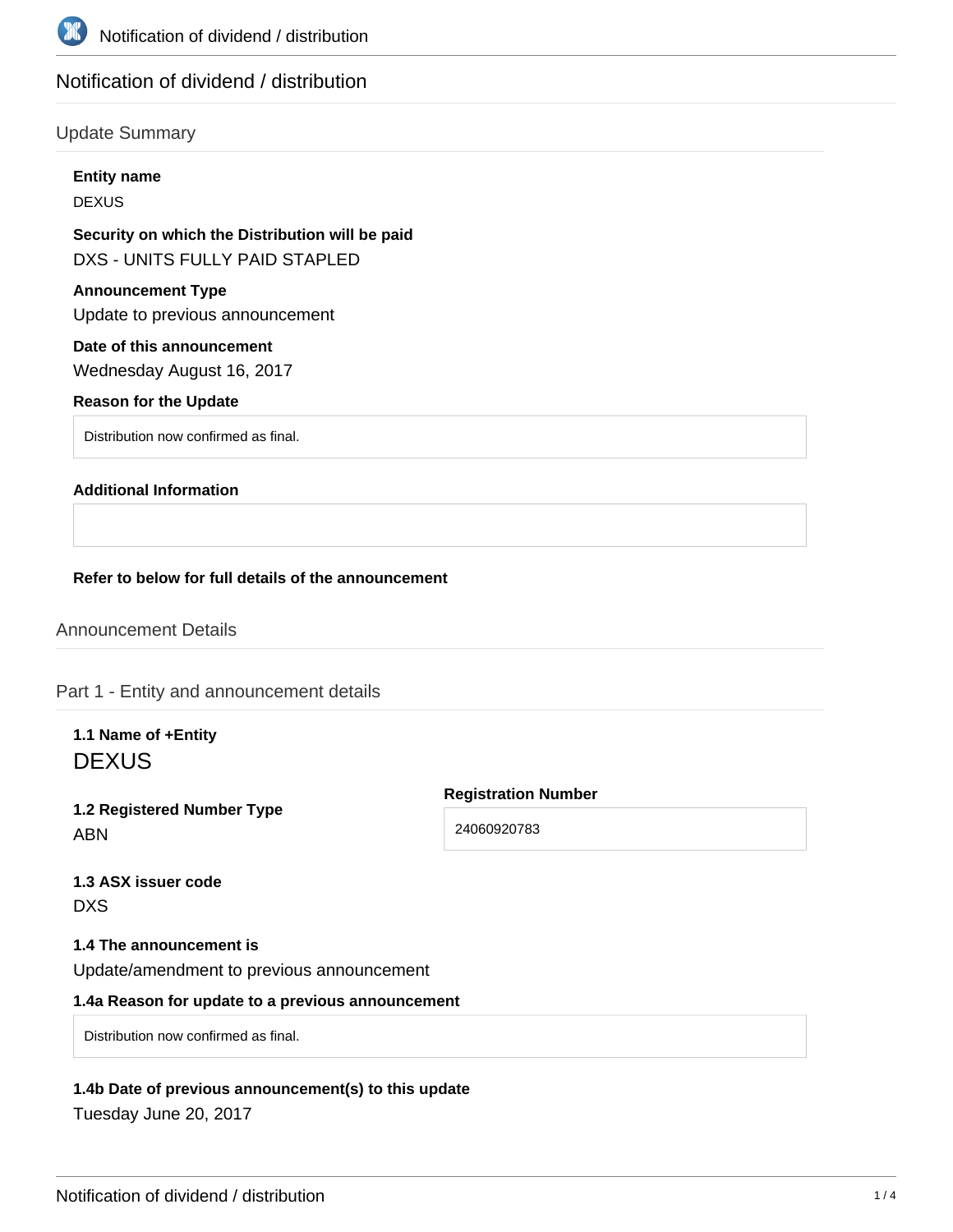

**1.5 Date of this announcement** Wednesday August 16, 2017

**1.6 ASX +Security Code** DXS

**ASX +Security Description** UNITS FULLY PAID STAPLED

Part 2A - All dividends/distributions basic details

**2A.1 Type of dividend/distribution**

**Ordinary** 

**2A.2 The Dividend/distribution:** relates to a period of six months

# **2A.3 The dividend/distribution relates to the financial reporting or payment period ending ended/ending (date)** Friday June 30, 2017

**2A.4 +Record Date** Friday June 30, 2017

**2A.5 Ex Date** Thursday June 29, 2017

**2A.6 Payment Date** Tuesday August 29, 2017

**2A.7 Are any of the below approvals required for the dividend/distribution before business day 0 of the timetable?**

- **•** Security holder approval
- **Court approval**
- **Lodgement of court order with +ASIC**
- **ACCC approval**
- **FIRB approval**
- **Another approval/condition external to the entity required before business day 0 of the timetable for the dividend/distribution.**

No

**2A.8 Currency in which the dividend/distribution is made ("primary currency")**

AUD - Australian Dollar

| 2A.9 Total dividend/distribution payment amount |                             |
|-------------------------------------------------|-----------------------------|
| per +security (in primary currency) for all     | <b>Estimated or Actual?</b> |
| dividends/distributions notified in this form   | Actual                      |
| AUD 0.23760000                                  |                             |
|                                                 |                             |

**2A.10 Does the entity have arrangements relating to the currency in which the dividend/distribution is paid to securityholders that it wishes to disclose to the market?** No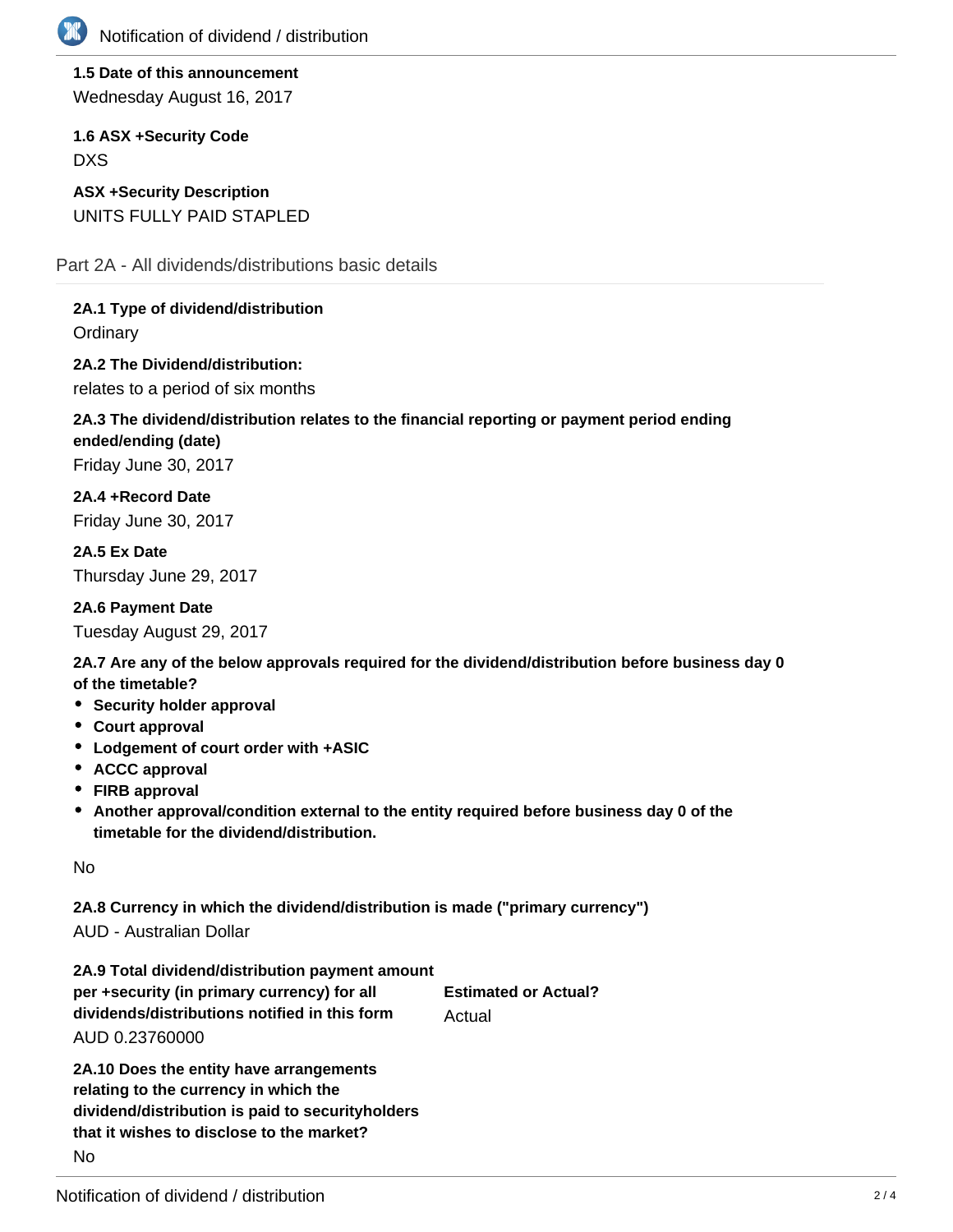| Notification of dividend / distribution                                                                                                                                            |                                                                                          |
|------------------------------------------------------------------------------------------------------------------------------------------------------------------------------------|------------------------------------------------------------------------------------------|
| 2A.11 Does the entity have a securities plan for<br>dividends/distributions on this +security?<br>We do not have a securities plan for<br>dividends/distributions on this security |                                                                                          |
| 2A.12 Does the +entity have tax component<br>information apart from franking?<br>Yes                                                                                               |                                                                                          |
| Part 3A - Ordinary dividend/distribution                                                                                                                                           |                                                                                          |
| 3A.1 Is the ordinary dividend/distribution<br>estimated at this time?<br>No.                                                                                                       | 3A.1a Ordinary dividend/distribution estimated<br>amount per +security<br>AUD 0.23760000 |
| 3A.1a(i) Date that actual ordinary amount will be<br>announced<br>Wednesday August 16, 2017                                                                                        | <b>Estimated or Actual?</b><br>Actual                                                    |
| 3A.1b Ordinary Dividend/distribution amount per<br>security<br>AUD 0.23760000                                                                                                      |                                                                                          |
| 3A.2 Is the ordinary dividend/distribution<br>franked?<br>Yes                                                                                                                      | 3A.2a Is the ordinary dividend/distribution fully<br>franked?<br>No.                     |
| 3A.3 Percentage of ordinary<br>dividend/distribution that is franked<br>20.6927 %                                                                                                  | 3A.3a Applicable corporate tax rate for franking<br>credit (%)<br>30.0000 %              |
| 3A.4 Ordinary dividend/distribution franked<br>amount per +security<br>AUD 0.04916579                                                                                              | 3A.5 Percentage amount of dividend which is<br>unfranked<br>79.3073 %                    |
| 3A.6 Ordinary dividend/distribution unfranked<br>amount per +security excluding conduit foreign<br>income amount<br>AUD 0.18843421                                                 |                                                                                          |
| 3A.7 Ordinary dividend/distribution conduit<br>foreign income amount per security<br><b>AUD</b>                                                                                    |                                                                                          |

Part 3E - Other - distribution components / tax

**3E.1 Please indicate where and when information about tax components can be obtained (you may enter a url).**

Tax statements will be mailed to investors on 29 August 2017 or login to your security holding at [www.dexus.com/u](http://www.dexus.com/update) [pdate](http://www.dexus.com/update) to download your statement.

Distribution and tax components are also available at [http://www.dexus.com/investors/investor-information/my-secu](http://www.dexus.com/investors/investor-information/my-security-holding/distributions-and-tax) [rity-holding/distributions-and-tax](http://www.dexus.com/investors/investor-information/my-security-holding/distributions-and-tax)